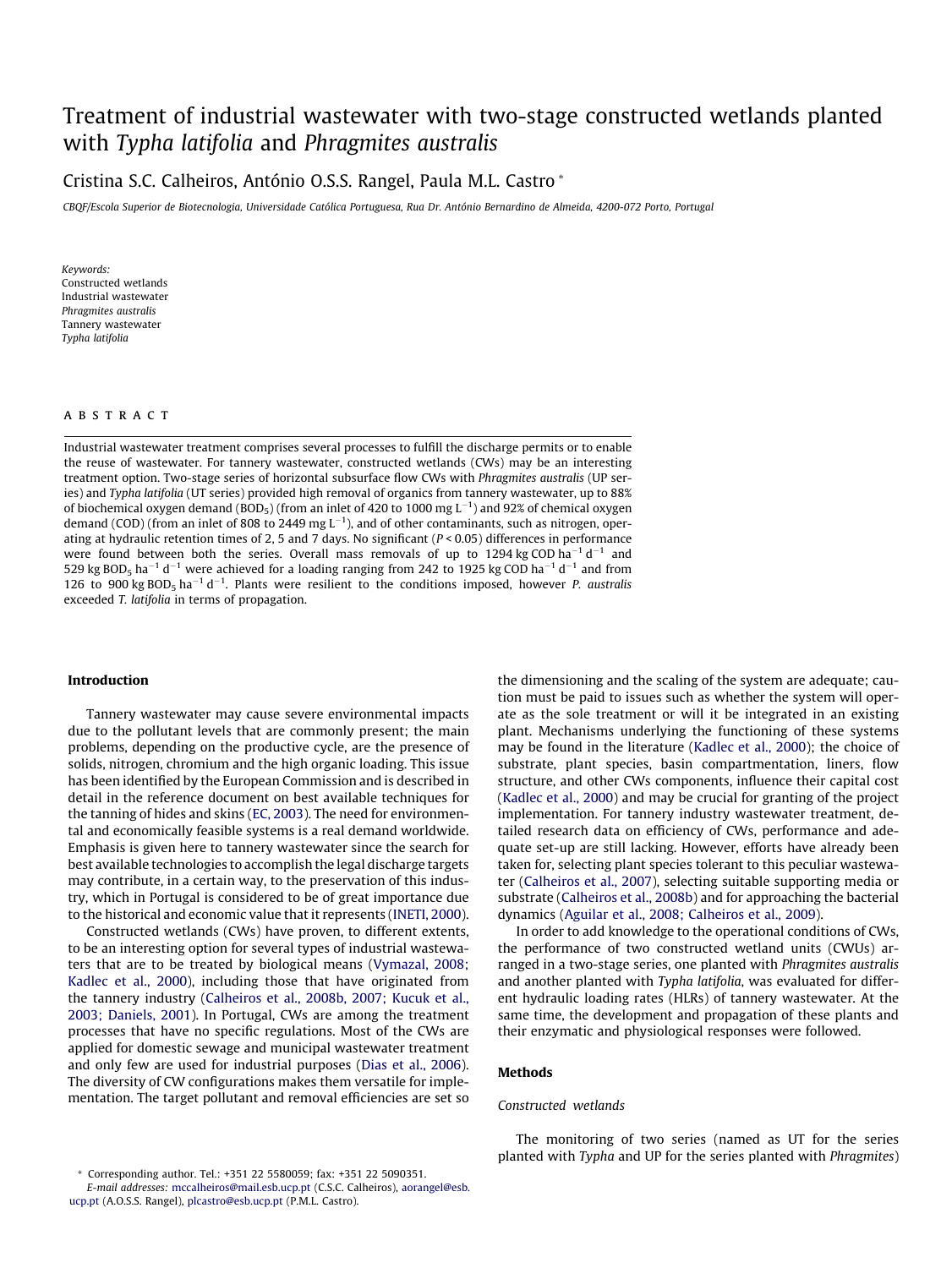of horizontal subsurface flow CWs was undertaken in a site located at the wastewater treatment plant of a leather company in the North of Portugal (Fig. 1). The surface area of each bed was 1.2  $m<sup>2</sup>$  (length: 1.2 m and width: 1 m), the effective depth of the substrate was 0.60 m and the average depth of the liquid in the bed was 0.55 m. The substrate used in the series was Filtralite®MR 3–8 (FMR), with particle size ranging from 3 to 8 mm (from maxit to Argilas Expandidas, SA – Portugal).

The first unit of both T. latifolia series (UT1) and P. australis series (UP1) had been in operation for 17 months receiving tannery wastewater [\(Calheiros et al., 2007\)](#page-8-0). The plants used in UT2 and UP2, T. latifolia and P. australis, respectively, were transplanted from an industrial polluted site in Estarreja, Portugal ([Oli](#page-8-0)[veira et al., 2001\)](#page-8-0) in a range of 10 plants m<sup>-2</sup>. The systems were filled with water for three weeks prior to the application of the wastewater, and were then aligned to work in series and operated for 31 months under different hydraulic conditions and interruptions in feed. Briefly, for 2 months the first unit of each system was subjected to a HLR of 18 cm d $^{-1}$ . By the third month the systems were not fed for 24 days due to the shutdown of the production plant and a second period of operation occurred subsequently during 23 months under a HLR of 6 cm d<sup>-1</sup>. During this time the wastewater supply was stopped twice. By day 479 plants were clipped, leaving around 10 cm of aboveground plant material. A third period of operation occurred during six months under a HLR of 8 cm d $^{-1}$ , and the systems were not fed due to the shutdown of the production plant by the second month within that period. The overall hydraulic retention time in the two-stage system series, for each HLR was 7, 2 and 5 days (in the order of application). Maintenance of the systems was done according to [Calheiros et al. \(2007\)](#page-8-0). The systems were inspected on, at least, a weekly basis concerning the overall functioning, and a general cleaning of the pipes was usually undertaken twice a month. Major attention was paid to the inlet and outlet flows – measurements were made at the sampling times, and no relevant differences were observed.

### Plant parameters

Macrophytes number and height (starting from the substrate level) were registered at least monthly. For that, each CWU was divided into four zones (Fig.  $1$ ) – A and C corresponded to the inlet and outlet zones, respectively, and B and D corresponded to the left and right sides of the CWU (inlet reference point) – and at the beginning three plants were marked in each zone. Generally, plants were visually inspected on a weekly basis for toxicity signs, such as chlorosis, necrosis and malformation.

Chlorophyll content. For chlorophyll analysis, fresh circular discs from mature leaves of plants collected at the inlet and outlet of the CWUs were cut with a 10.5 mm corer, and were extracted in N,N' dimethylformamide. Chlorophyll a and b content was determined according to [Wellburn \(1994\).](#page-8-0)

Peroxidase activity (POD) determination. POD was determined in root and leaf samples of T. latifolia and in root, leaf and stem samples of P. australis, which were collected at the inlet and outlet of the CWUs and immediately frozen in liquid nitrogen. The experimental procedure described in [USEPA \(1994\)](#page-8-0) for plant peroxidase activity determination was followed (three replicates). One gram of fresh plant tissue was ground with a calcium chloride solution. The crude extract was added to an assay mixture and absorbance readings were taken in a spectrophotometer (Novaspec II, Visible spectrophotometer) at 510 nm.

# Physico-chemical analysis

Wastewater samples were taken, in general twice each month, at the inlet and outlet of the CWUs and the following parameters were determined based on Standard Methods [\(APHA, 1998\)](#page-8-0): pH, colour (Spectrophotometric Method), chemical oxygen demand (COD; Closed Reflux, Titrimetric Method), biochemical oxygen demand (BOD<sub>5</sub>; 5-Day BOD Test), total suspended solids (TSS; Total Solids Dried at 103-105 °C Method), Kjeldahl nitrogen (TKN; Kjeldahl Method), nitrate nitrogen (NO<sub>3</sub>-N; Nitrate Electrode Meth-



Fig. 1. Schematic representation of the constructed wetland units (CWUs) (UT1 and UT2: units with Filtralite®MR 3-8 planted with Typha latifolia, UP1 and UP2: units with Filtralite®MR 3-8 planted with Phragmites australis).

#### Tannery Wastewater Treatment Plant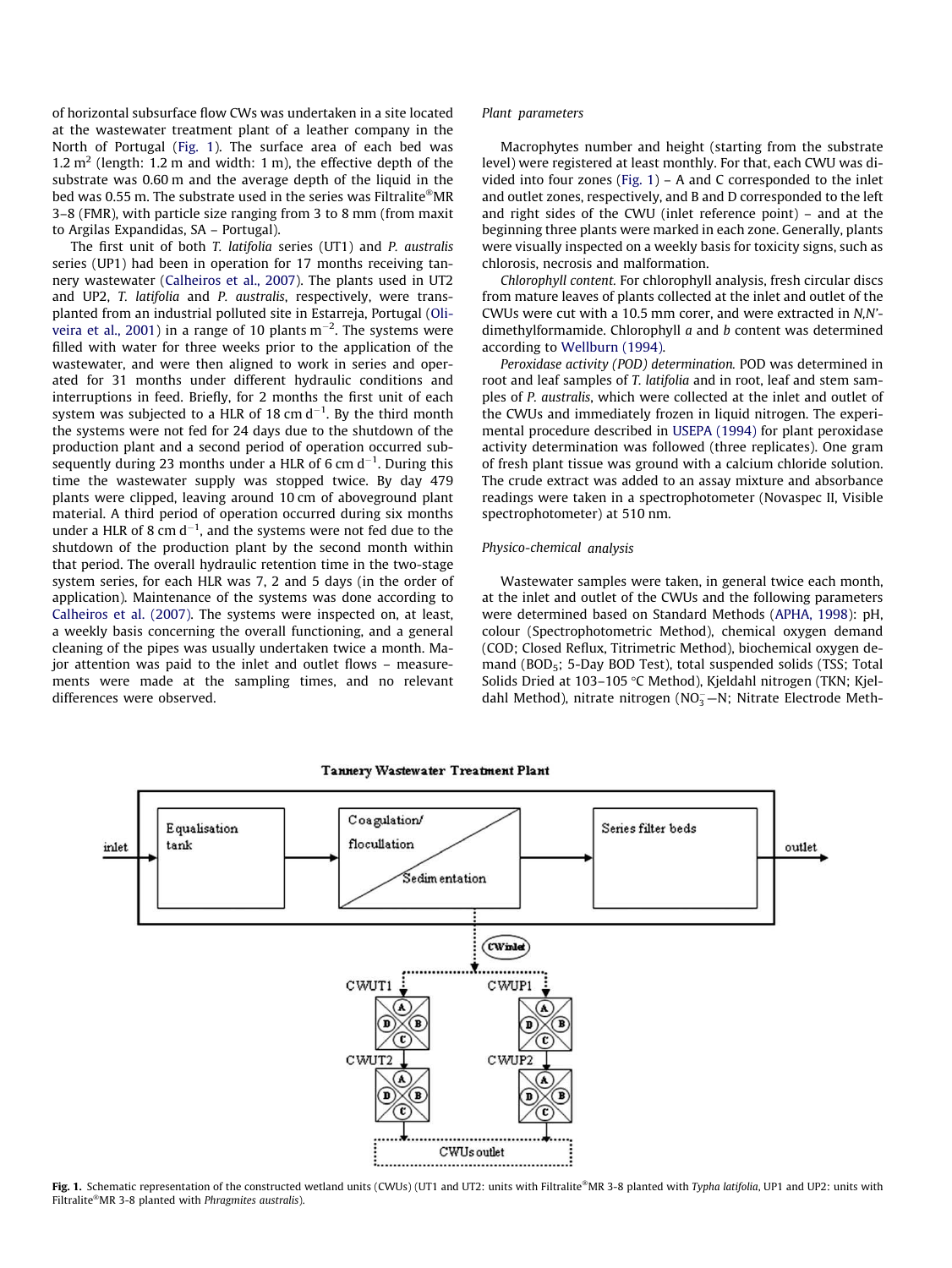od), ammonia nitrogen (NH3–N; Phenate Method), total phosphorus (Total P; Manual Digestion and Flow Injection Analysis for Total Phosphorus), total chromium (Total Cr; Nitric Acid Digestion followed by the Colorimetric Method) and hexavalent chromium (Cr(VI); Colorimetric Method). The sulphates determination (SO $_4^{2-}$ ; Turbidimetric Method) was done based on the Association of Official Analytical Chemists [\(AOAC, 1995](#page-7-0)). Wastewater temperature was measured at the inlet and outlet of the CWUs and also 15 cm below the substrate surface in the middle of the units, using a thermometer. The dissolved oxygen (DO), conductivity and salinity (Sal.) were registered with a WTW handheld multi-parameter instrument 340i at the inlet and outlet of the units.

# Data analysis

Statistical analysis was performed using the software SPSS (SPSS Inc., Chicago, IL, USA; Version 12.0). Data were analyzed through Student's *t*-test at a significance level of  $P < 0.05$  to compare the performance between units for the removal of the contaminants and those from the chlorophyll and POD analyses were also analyzed. When applicable, values were presented as the mean ± standard error. Correlations were performed with different variables and Spearman's correlation coefficients were determined.

# Results

# Plant development and analysis

The plant growth and number of shoots were monitored during the CWUs operation and results are presented in Fig. 2. When the first feeding period started (HLR of 18 cm  $d^{-1}$ ) the number of shoots was 28 for UT1, 13 for UT2 and 13 for UP2. The number of shoots in the first unit with Phragmites (UP1) was not monitored since this plant was well established with around 400 shoots at the beginning of the operation in series, with signs of continuing proliferation. At the beginning of the second feeding period (by day 92) the number of shoots was 27 for UT1, 15 for UT2 and 21 for UP2. By day 765, at the beginning of the third feeding period, the number of shoots was 52 for UT1, 62 for UT2 and 201 for UP1. At the end of the experiment, by day 928, the total number of shoots was 56 for UT1, 65 for UT2, 305 for UP2, while UP1 remained proliferous.

Concerning the shoot countings in each zone (A, B, C, and D), by the end of the experiment, counts were lower at the entrance for all the units (point A) when compared to the other zones (B, C and D). For example, UP2 started with three shoots in each zone and at the end of the experiment the shoot countings were 43 in A, 82 in B, 87 in C and 93 in D.

In relation to the height of the plants, small differences were registered along the systems operation. In general, plants developed and proliferated without showing signs of toxicity.

The presence of aphids and other plant insects was prevalent in T. latifolia in the warmer periods (spring/summer), and the presence of the snail Helix aspersa was also observed. In the P. australis unit millipedes of the family Julidae (Diplopoda, Julida) were found. Occasionally, garden spiders (Araneus diadematus) and leafhoppers (Hemiptera: Cicadellidae) were seen in all the units.

The level of chlorophyll pigments  $a$  and  $b$ , for plants in each unit, is shown in [Table 1](#page-3-0). When the inlet and outlet zones of each unit in the summer of 2005 were compared no significant  $(P < 0.05)$  differences were found, except for UP2, where the levels at the outlet were significantly ( $P < 0.05$ ) higher than those at the inlet. The second analysis was undertaken in the summer of 2006 although most of the plant leaves were dry and for that reason, at the inlet of UT1, this determination was not done. No significant ( $P < 0.05$ ) differences were found between the inlet and outlet of UT2, UP1 and UP2 units.

The results of POD in the plants are presented in [Table 2](#page-3-0). This analysis was not undertaken for UT1 due to the fact that most of the plant leaves were dry at the time of collection. No significant (P < 0.05) differences were found between inlet and outlet of each unit, concerning the different plant parts (leaf, stem and root).

# 3.2. CWUs performance

In [Tables 3–5](#page-4-0) the results of the physico-chemical analysis corresponding to the inlet and outlet of Typha and Phragmites series,



Fig. 2. Variation in the number of shoots and the height of the plants in the pilot units. (A) UT1, (B) UT2, (C) UP1 and (D) UP2. The values of plant height are means ±1 SEM. No loading occurred,  $\ldots\ldots$ Clipping of the plants at the day 479,  $\blacklozenge$  Number of shoots,  $\blacklozenge$  Plant height.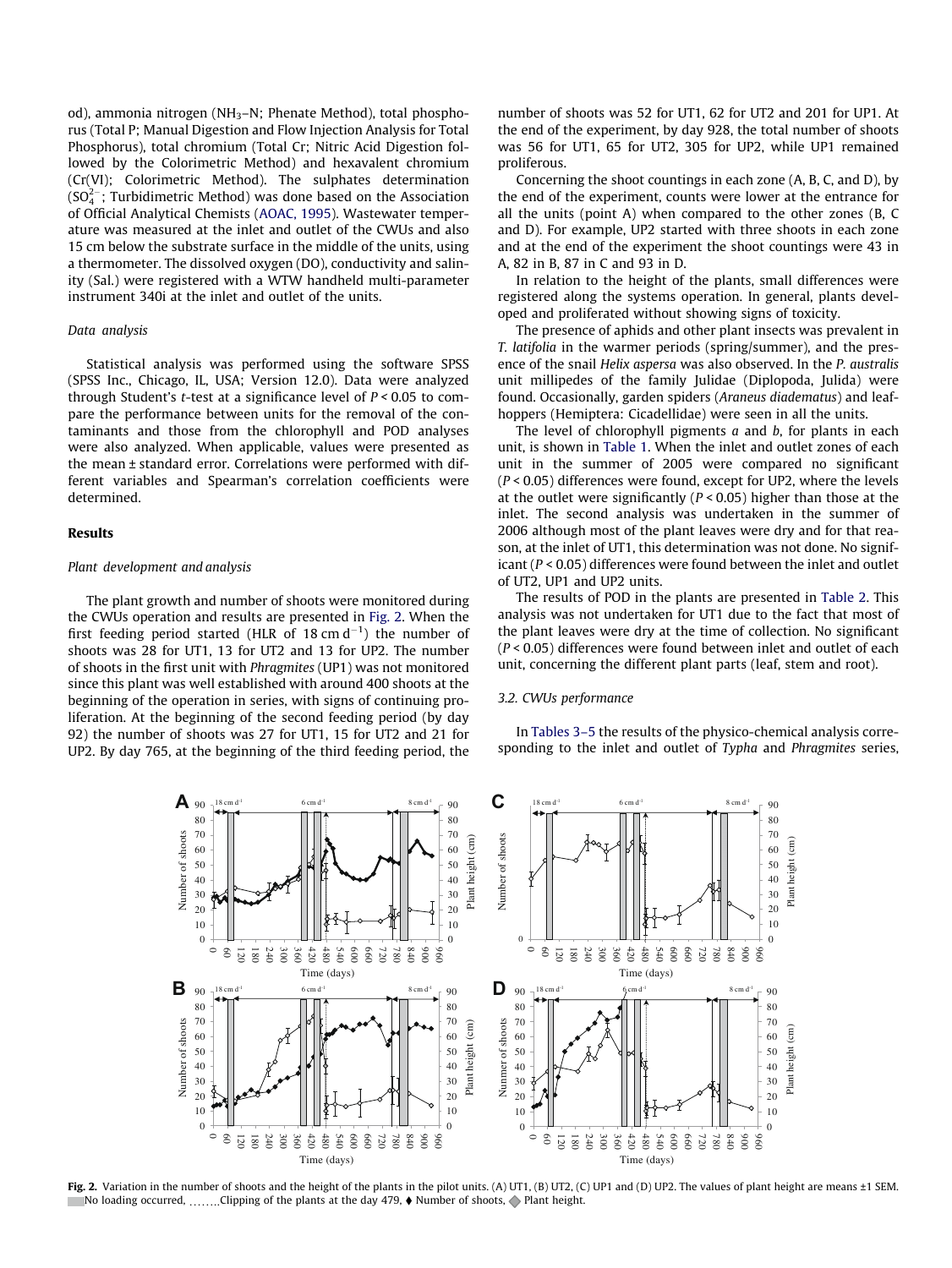<span id="page-3-0"></span>

| Table 1                                                                                       |  |  |  |
|-----------------------------------------------------------------------------------------------|--|--|--|
| Chlorophyllous pigments of the plants in the constructed wetlands units in series $(n = 5)$ . |  |  |  |

| Date<br>Units<br>CW site |                 | June 2005<br>Chlorophyll ( $mg g^{-1}$ FW) |                                    |            | June 2006<br>Chlorophyll ( $mg g^{-1}$ FW) |                     |      |  |
|--------------------------|-----------------|--------------------------------------------|------------------------------------|------------|--------------------------------------------|---------------------|------|--|
|                          |                 | a                                          | b                                  | a/b        | a                                          | h                   | a/b  |  |
| UT1 <sup>a</sup>         | Inlet<br>Outlet | $0.7 \pm 0.1$<br>$0.7 \pm 0.1$             | $0.32 \pm 0.03$<br>$0.31 \pm 0.02$ | 2.1<br>2.2 | nd<br>$0.5 \pm 0.1$                        | nd<br>$0.3 \pm 0.1$ | 1.9  |  |
| UT2 <sup>a</sup>         | Inlet           | $0.5 \pm 0.2$                              | $0.3 \pm 0.2$                      | 1.6        | $0.49 \pm 0.03$                            | $0.22 \pm 0.02$ 0.  | 2.25 |  |
|                          | Outlet          | $0.9 \pm 0.1$                              | $0.33 \pm 0.02$                    | 2.8        | $0.7 \pm 0.2$                              | $18 \pm 0.03$       | 3.7  |  |
| UP1 <sup>a</sup>         | Inlet           | $0.10 \pm 0.03$                            | $0.09 \pm 0.01$                    | 1.18       | $1.80 \pm 0.05$                            | $0.64 \pm 0.01$     | 2.82 |  |
|                          | Outlet          | $0.14 \pm 0.01$                            | $0.067 \pm 0.005$                  | 2.10       | $1.7 \pm 0.1$                              | $0.5 \pm 0.1$       | 3.2  |  |
| UP2 <sup>a</sup>         | Inlet           | $0.18 \pm 0.02$                            | $0.09 \pm 0.01$                    | 1.99       | $1.6 \pm 0.2$                              | $0.31 \pm 0.05$     | 5.0  |  |
|                          | Outlet          | $1.4 \pm 0.1$                              | $0.8 \pm 0.1$                      | 1.8        | $1.1 \pm 0.2$                              | $0.33 \pm 0.05$     | 3.4  |  |

<sup>a</sup> Units: UT1 and UT2: T. latifolia + Filtralite®MR3-8, UP1 and UP2: P. australis + Filtralite®MR3-8 nd: not determined; values presented are means ± 1 SEM.

under different HLRs, are presented. In [Table 6](#page-5-0) the overall removal efficiency of each series (UT and UP) is shown. The wastewater composition at the inlet of the CWUs varied along with time according to the tannery production process. The removal of organic matter (COD and BOD<sub>5</sub>), nutrients (TKN and  $NH<sub>3</sub>$ ), colour and  $SO_4^{2-}$  did not vary significantly (P < 0.05) between series UT1–UP1 and UT2–UP2.

The average wastewater inlet pH ranged between 6.36 and 7.82 and for the outlet of CWUs it ranged between 7.82 and 8.27. Concerning the conductivity and salinity, inlet averaged between 7.29 and 8.01 mS cm $^{-1}$  and between 0.39% and 0.41%, respectively. For the outlet of the CWUs the variation was between 5.38 and 7.89 mS cm $^{-1}$  and between 0.28% and 0.44%, respectively. The DO was low at the CWUs inlet, varying between 0.1 and 1.9 mg  $\mathsf{L}^{-1}$ as was also for the outlet, varying between 0.1 and 1.8 mg  $\text{L}^{-1}.$  A trial was undertaken to measure the DO in the CWUs, 15 cm below the substrate surface, with a probe. Along two days this probe was settled in the units, at the inlet and outlet zones, and measurements were taken every two hours in a 10-h period each day. For the inlet zone of Typha series, the concentration varied between 0.17 and 0.42 mg L<sup>-1</sup> for UT1 and 0.14 and 1.42 mg L<sup>-1</sup> for UT2. For the outlet zone, the concentration varied between 0.10 and 0.22 mg L $^{-1}$  for UT1 and 0.11 and 1.23 mg L $^{-1}$  for UT2. Concerning the inlet zone of Phragmites series the concentration varied between 0.15 and 0.51 mg L $^{-1}$  for UP1 and 0.15 and 1.68 mg L $^{-1}$  for UP2. For the outlet zone the concentration varied between 0.11 and 0.21 mg L $^{-1}$  for UP1 and 0.09 and 1.65 mg L $^{-1}$  for UP2.

Series UT and UP presented an overall COD and  $BOD<sub>5</sub>$  removal efficiency of  $79 \pm 2\%$  (for an inlet varying between 808 and 2449 mg  $L^{-1}$ ) and 71  $\pm 2\%$  (for an inlet varying between 420 and 1000 mg  $L^{-1}$ ), respectively, reaching in some stages removal levels of up to 92% for COD and 88% for BOD5. [Fig. 3](#page-5-0) shows, as an example,

| Table 2                                                                             |  |
|-------------------------------------------------------------------------------------|--|
| POD activity of the plants in the constructed wetlands units in series ( $n = 3$ ). |  |

| Units            | CW site |               | POD activity ( $\Delta A$ min <sup>-1</sup> g <sup>-1</sup> FW) |                |  |  |
|------------------|---------|---------------|-----------------------------------------------------------------|----------------|--|--|
|                  |         | Leaf          | Stem                                                            | Root           |  |  |
| UT1 <sup>a</sup> | Inlet   | n.d.          | nd                                                              | $0.4 \pm 0.2$  |  |  |
|                  | Outlet  | n.d.          | n.d.                                                            | $0.4 \pm 0.1$  |  |  |
| UT2 <sup>a</sup> | Inlet   | $1.8 \pm 0.3$ | nd                                                              | $2.3 \pm 0.8$  |  |  |
|                  | Outlet  | $1.2 \pm 0.2$ | nd                                                              | $2.1 \pm 1.0$  |  |  |
| UP1 <sup>a</sup> | Inlet   | $3.6 \pm 1.6$ | $9.6 \pm 1.9$                                                   | $7.2 \pm 0.7$  |  |  |
|                  | Outlet  | $1.8 \pm 0.8$ | $5.7 \pm 0.8$                                                   | $17.7 \pm 4.1$ |  |  |
| UP2 <sup>a</sup> | Inlet   | $2.3 \pm 0.4$ | $26.4 \pm 15.8$                                                 | $15.8 \pm 0.6$ |  |  |
|                  | Outlet  | $4.4 \pm 1.3$ | $65.8 \pm 12.0$                                                 | $18.2 \pm 7.3$ |  |  |

<sup>a</sup> Units: UT1 and UT2: T. latifolia + Filtralite®MR3-8, UP1 and UP2: P. austral $is$  + Filtralite®MR3-8 nd: not determined; values presented are means  $±1$  SEM.

the patterns of COD for the first (UP1) and second (UP2) units of Phragmites series, when subjected to different HLRs and interruptions in feed along time, after which the removal efficiency always resumed. The lowest COD concentrations were detected at a HLR of 6 cm  $d^{-1}$ . For this loading rate, the COD removal efficiency for the Spring/Summer (April–September) and Autumn/Winter (October–March) periods showed no significant  $(P < 0.05)$  differences for both series. Air temperature varied between 19 and 27  $\degree$ C during the HLR of 18 cm d<sup>-1</sup>, between 6.1 and 29.5 °C for 6 cm d<sup>-1</sup> and 15.5 and 27.3 °C for 8 cm d<sup>-1</sup>. The inlet and outlet wastewater temperatures varied between 6.5 and 32.0  $\degree$ C and 5.0 and 28.9  $\degree$ C. The temperatures were also registered 15 cm below the surface of each unit, each time that a sample collection took place, and the values varied between 3.5 °C and 29.0 °C. Spearman's correlation analyses of the COD removal efficiency for each unit (UT1, UT2, UP1 and UP2) versus the air temperature and temperature below the substrate surface were performed – no significant  $(P < 0.05)$  correlations were found between these factors.

A linear correlation between mass loading and mass removal is shown in [Fig. 4.](#page-6-0) High mass loadings were applied to the first unit of each series, where mass removals were higher; the different HLRs that were applied combined with fluctuations in the wastewater composition, typical of the tannery sector, allowed for the wide range of mass loadings to reach the systems. Concerning the organic mass loadings for the first unit of Typha (UT1) and Phragmites (UP1) series, they varied between 485 and 3849 kg ha<sup>-1</sup> d<sup>-1</sup> for COD and between 252 and 1800 kg ha<sup>-1</sup> d<sup>-1</sup> for BOD<sub>5</sub>, with maximum mass removals of 1869 kg COD ha<sup>-1</sup> d<sup>-1</sup> and 675 kg BOD<sub>5</sub>  $ha^{-1}$   $d^{-1}$ . For the second unit, the inlet organic loading ranged between 162 and 2160 kg ha<sup>-1</sup> d<sup>-1</sup> for COD and between 114 and 1188 kg ha<sup> $-1$ </sup> d<sup>-1</sup> for BOD<sub>5</sub>, with maximum mass removals of 877 kg COD ha<sup>-1</sup> d<sup>-1</sup> and 383 kg BOD<sub>5</sub> ha<sup>-1</sup> d<sup>-1</sup>. No significant (P < 0.05) differences were found between UT1 and UP1 and between UT2 and UP2 for COD and BOD<sub>5</sub> mass removal under longterm operation. Considering the series overall mass removals, maximum values of 1294 kg COD ha<sup>-1</sup> d<sup>-1</sup> and 529 kg BOD<sub>5</sub> ha<sup>-1</sup> d<sup>-1</sup> were achieved for an inlet varying between 242 and 1925 kg COD ha $^{-1}$  d<sup>-</sup> <sup>1</sup> and 126 and 900 kg BOD<sub>5</sub> ha<sup>-1</sup> d<sup>-1</sup>, respectively.

Each series presented a TSS removal efficiency of  $89 \pm 1\%$  (for an inlet varying between 32 and 324 mg  $L^{-1}$ ), reaching levels of up to 97% in some occasions, with no clogging tendency occurring. TKN removal efficiencies were lower,  $55 \pm 1\%$  for UT and  $57 \pm 1\%$  for UP, considering an inlet varying between 87 and 160 mg  $L^{-1}$ , reaching in some stages removal levels of up to 67%. The same was found for NH<sub>3</sub>, for which average removals of  $50 \pm 1\%$  for UT and  $55 \pm 1\%$  for UP were achieved considering an inlet varying between 60 and 98 mg  $L^{-1}$ , reaching in some stages higher removal levels, up to 69%. Colour removal efficiencies attained for an inlet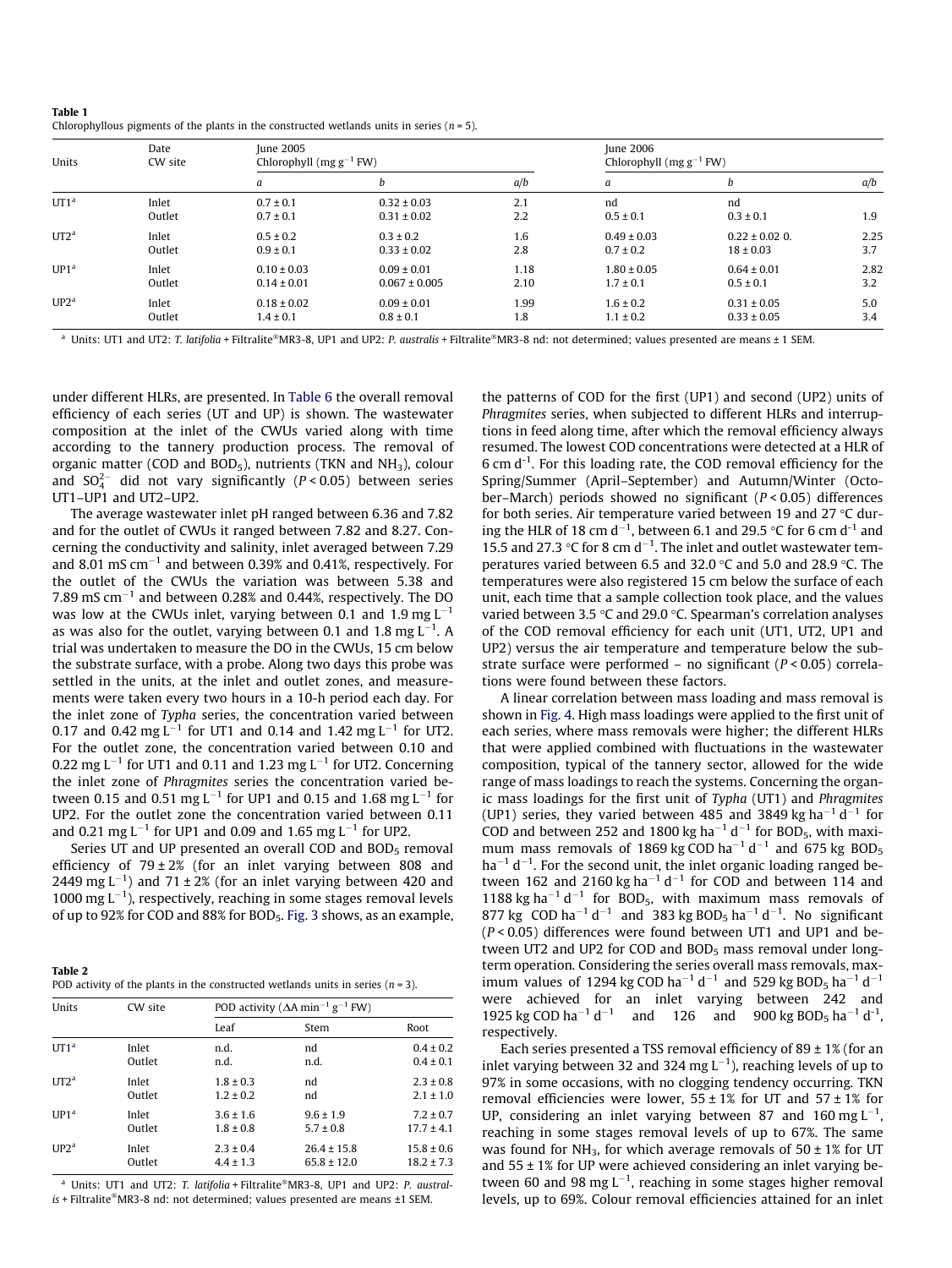<span id="page-4-0"></span>

|--|--|

**Table 3**<br>Mean composition of the water at the inlet and outlet of the pilot units for a HLR of 18 cm d<sup>–1</sup> (2 days HRT per series). Minimum and maximum values are indicated in brackets  $(n = 7)$ .

| Parameters                                      | Average results (min.-max.) for each unit outlet |                        |                        |                        |                        |  |  |  |
|-------------------------------------------------|--------------------------------------------------|------------------------|------------------------|------------------------|------------------------|--|--|--|
|                                                 | Inlet                                            | UT1 <sup>a</sup>       | UT2 <sup>a</sup>       | UP1 <sup>a</sup>       | UP2 <sup>a</sup>       |  |  |  |
| рH                                              | $7.82(7.66 - 8.10)$                              | $8.27(8.09 - 8.65)$    | $8.21(8.10-8.55)$      | $8.18(8.06 - 8.54)$    | $8.26(8.07 - 8.61)$    |  |  |  |
| Conductivity ( $mS \, cm^{-1}$ )                | $7.39(6.64 - 8.31)$                              | $6.15(5.04 - 7.64)$    | $6.77(5.74 - 7.91)$    | $6.58(6.03 - 7.35)$    | $6.18(5.20 - 7.16)$    |  |  |  |
| Salinity (%)                                    | $0.41(0.36 - 0.46)$                              | $0.37(0.31 - 0.44)$    | $0.33(0.27-0.42)$      | $0.36(0.33 - 0.40)$    | $0.33(0.28 - 0.39)$    |  |  |  |
| DO (mg $O_2 L^{-1}$ )                           | nd                                               | nd                     | nd                     | nd                     | nd                     |  |  |  |
| COD (mg $O_2 L^{-1}$ )                          | 1629 (1354-2138)                                 | 883 (710-1100)         | 610 (512-701)          | 906 (720-1200)         | 614 (500-713)          |  |  |  |
| $BOD_5$ (mg $L^{-1}$ )                          | 826 (720-1000)                                   | 554 (487–660)          | 410 (365–458)          | 564 (500-650)          | 392 (353-441)          |  |  |  |
| TSS $(mg L^{-1})$                               | 168 (98-324)                                     | $30(21-43)$            | $10(8-12)$             | $28(22-34)$            | $10(7-13)$             |  |  |  |
| Total P $(mg L^{-1})$                           | $0.31(0.21 - 0.43)$                              | $0.24(0.17-0.31)$      | $0.22(0.16-0.30)$      | $0.25(0.18-0.33)$      | $0.22(0.13-0.32)$      |  |  |  |
| Color $(Pt/Co)$                                 | nd                                               | nd                     | nd                     | nd                     | nd                     |  |  |  |
| TKN (mg TKN-N $L^{-1}$ )                        | 136 (110-150)                                    | $97(81-110)$           | 59 (49-72)             | $93(53-104)$           | $57(52-68)$            |  |  |  |
| $NH_3$ (mg NH <sub>3</sub> –N L <sup>-1</sup> ) | $76(63-87)$                                      | $46(38-53)$            | $35(30-42)$            | $46(39-53)$            | $36(30-41)$            |  |  |  |
| $NO_3^-$ (mg $NO_3^- - N L^{-1}$ )              | $47(37-54)$                                      | $31(23-35)$            | $23(17-28)$            | $31(26-38)$            | $24(15-30)$            |  |  |  |
| $SO_4^{2-}$ (mg $SO_4^{2-}$ L <sup>-1</sup> )   | 1531 (934-2206)                                  | 1087 (745-1479)        | 923 (599-1180)         | 1091 (686-1435)        | 941 (521-1199)         |  |  |  |
| Total Cr $(mg L^{-1})$                          | $0.370(0.021 - 0.885)$                           | $0.110(0.006 - 0.322)$ | $0.081(0.001 - 0.276)$ | $0.122(0.010 - 0.368)$ | $0.083(0.009 - 0.263)$ |  |  |  |
| $Cr(VI)$ (mg $L^{-1}$ )                         | < 0.001                                          | < 0.001                | < 0.001                | < 0.001                | < 0.001                |  |  |  |

<sup>a</sup> Units: UT1and UT2: T. latifolia + Filtralite®MR3-8, UP1 and UP2: P. australis + Filtralite®MR3-8; nd: not determined.

Table 4

Mean composition of the water at the inlet and outlet of the pilot units for a HLR of 8 cm d<sup>-1</sup> (5 days HRT per series). Minimum and maximum values are indicated in brackets  $(n = 6)$ .

| Parameters                                       | Average results (min,–max,) for each unit outlet |                     |                     |                     |                      |  |  |  |
|--------------------------------------------------|--------------------------------------------------|---------------------|---------------------|---------------------|----------------------|--|--|--|
|                                                  | Inlet                                            | UT1 <sup>a</sup>    | UT2 <sup>a</sup>    | UP1 <sup>a</sup>    | $UP2^a$              |  |  |  |
| pH                                               | $6.36(5.84 - 7.37)$                              | $7.82(7.16 - 8.19)$ | $8.07(7.84 - 8.19)$ | $8.03(7.78 - 8.18)$ | $8.19(7.99 - -8.32)$ |  |  |  |
| Conductivity (mS cm <sup>-1</sup> ) <sup>b</sup> | $8.01(6.95 - 9.54)$                              | $7.89(5.21 - 9.27)$ | $7.65(6.92 - 8.34)$ | $7.42(6.21 - 9.29)$ | 7.26 (5.79-9.22)     |  |  |  |
| Salinity $(\%)^b$                                | $0.45(0.38 - 0.54)$                              | $0.44(0.28 - 0.52)$ | $0.42(0.38 - 0.46)$ | $0.41(0.34 - 0.52)$ | $0.40(0.31 - -0.52)$ |  |  |  |
| DO $(mg O2 L-1)b$                                | $0.5(0.2-1.0)$                                   | $0.4(0.1-0.7)$      | $0.3(0.1-0.6)$      | $0.3(0.2-0.7)$      | $0.3(0.6-0.2)$       |  |  |  |
| COD (mg $O_2 L^{-1}$ )                           | 1908 (1751-2100)                                 | 921 (819-984)       | 412 (312-474)       | 952 (785-1168)      | 382 (333 - - 421)    |  |  |  |
| $BOD_5$ (mg $L^{-1}$ )                           | 728 (620-860)                                    | 406 (330-450)       | 236 (210-293)       | 388 (330-420)       | 217 (180-260)        |  |  |  |
| TSS $(mg L^{-1})^b$                              | 107 (98-121)                                     | $33(30-36)$         | $12(11-15)$         | $34(31-38)$         | $13(10-17)$          |  |  |  |
| Total P $(mg L^{-1})$                            | $0.21(0.13 - 0.31)$                              | $0.17(0.11 - 0.27)$ | $0.11(0.07-0.21)$   | $0.15(0.10 - 0.26)$ | $0.13(0.08 - 0.24)$  |  |  |  |
| Color $(Pt/Co)$                                  | 242 (221-280)                                    | 141 (112-163)       | $112(87-131)$       | 135 (108-161)       | $106(78-121)$        |  |  |  |
| TKN (mg TKN–N $L^{-1}$ )                         | 128 (121-134)                                    | 79 (73-87)          | $51(48-55)$         | 83 (76-95)          | $51(46-56)$          |  |  |  |
| $NH_3$ (mg NH <sub>3</sub> –N L <sup>-1</sup> )  | 83 (76-90)                                       | $48(43-53)$         | $37(30-42)$         | $47(43-52)$         | $34(28-37)$          |  |  |  |
| $NO_3^-$ (mg $NO_3^- - N L^{-1}$ )               | $46(43-55)$                                      | $35(33-38)$         | $27(25-30)$         | $34(31-40)$         | $26(23-29)$          |  |  |  |
| $SO_4^{2-}$ (mg $SO_4^{2-}$ L <sup>-1</sup> )    | 215 (177-295)                                    | 137 (103-184)       | $107(68 - 156)$     | 137 (103-184)       | $107(70-150)$        |  |  |  |
| Total Cr $(mg L^{-1})$                           | $0.043(0.010 - 0.120)$                           | < 0.001             | < 0.001             | < 0.001             | < 0.001              |  |  |  |
| $Cr(VI)$ (mg $L^{-1}$ )                          | < 0.001                                          | < 0.001             | < 0.001             | < 0.001             | < 0.001              |  |  |  |

<sup>a</sup> Units: UT1and UT2: T. latifolia + Filtralite®MR3-8, UP1 and UP2: P. australis + Filtralite®MR3-8.

 $^{\rm b}$   $\bar{n}$  = 7.

### Table 5

Mean composition of the water at the inlet and outlet of the pilot units for a HLR of 6 cm d<sup>-1</sup> (7 days HRT per series). Minimum and maximum values are indicated in brackets  $\left(n=27\right)$ 

| Parameters                                                 | Average results (min,-max,) for each unit outlet |                        |                          |                        |                        |  |  |  |
|------------------------------------------------------------|--------------------------------------------------|------------------------|--------------------------|------------------------|------------------------|--|--|--|
|                                                            | Inlet                                            | UT1 <sup>a</sup>       | UT2 <sup>a</sup>         | UP1 <sup>a</sup>       | $UP2^a$                |  |  |  |
| pH <sup>b</sup>                                            | $6.61(4.43 - 8.46)$                              | $8.07(7.42 - 8.93)$    | $8.07(7.46 - 8.52)$      | $7.99(5.84 - 8.99)$    | $8.04(6.39 - 8.88)$    |  |  |  |
| Conductivity (mS cm <sup>-1</sup> ) <sup>c</sup>           | $7.29(4.74 - 10.05)$                             | $6.47(4.31 - 10.12)$   | $5.38(2.34 - 8.02)$      | $6.43(5.05-9.67)$      | $5.84(3.99 - 9.12)$    |  |  |  |
| Salinity $(\%)^c$                                          | $0.39(0.25 - 0.56)$                              | $0.35(0.23 - 0.57)$    | $0.28(0.10-0.43)$        | $0.35(0.26 - 0.54)$    | $0.31(0.20 - 0.51)$    |  |  |  |
| DO $(mg O_2 L^{-1})^d$                                     | $0.7(0.1-1.9)$                                   | $0.4(0.1-1.1)$         | $0.5(0.2-1.8)$           | $0.5(0.1-1.3)$         | $0.4(0.1-1.3)$         |  |  |  |
| $COD$ (mg $O_2 L^{-1}$ )                                   | 1598 (808-2449)                                  | 550 (270-883)          | 242 (120 - 356)          | 559 (289-1022)         | $262(105-428)$         |  |  |  |
| $BOD_5$ (mg $L^{-1}$ )                                     | 706 (420-860)                                    | 314 (190 - 455)        | $156(100-230)$           | $323(198 - 460)$       | $161(75 - 250)$        |  |  |  |
| TSS $(mg L^{-1})$                                          | $80(32-134)$                                     | $24(10-40)$            | $9(4-14)$                | $25(7-42)$             | $9(5-14)$              |  |  |  |
| Total P ( $mg L^{-1}$ )                                    | $0.41(0.10-0.95)$                                | $0.32(0.07 - 0.80)$    | $0.27(0.04 - 0.69)$      | $0.31(0.07 - 0.75)$    | $0.26(0.04 - 0.70)$    |  |  |  |
| Color $(Pt/Co)^e$                                          | $304(132 - 610)$                                 | $122(78-231)$          | $92(55 - 132)$           | $127(91-200)$          | $93(62 - 128)$         |  |  |  |
| TKN (mg TKN-N $L^{-1}$ )                                   | $122(87-160)$                                    | $84(56-100)$           | $56(36-65)$              | $83(53 - 104)$         | $54(34-64)$            |  |  |  |
| $NH_3$ (mg NH <sub>3</sub> –N L <sup>-1</sup> )            | $81(60-98)$                                      | $54(35-64)$            | $42(26-53)$              | $54(31-69)$            | $41(21-53)$            |  |  |  |
| $NO_3^-$ (mg $NO_3^- - N L^{-1}$ )                         | $43(17-59)$                                      | $30(14-45)$            | $24(12-34)$              | $28(13-42)$            | $21(10-30)$            |  |  |  |
| $SO_4^{2-}$ (mg $SO_4^{2-}$ L <sup>-1</sup> ) <sup>b</sup> | $297(78 - 1231)$                                 | $189(37 - 775)$        | $138(23-612)$            | $190(34 - 821)$        | $137(20-553)$          |  |  |  |
| Total Cr $(mg L^{-1})^b$                                   | $0.366(0.010 - 2.500)$                           | $0.157$ (<0.001-0.635) | $0.108$ (<0.001 - 0.525) | $0.152$ (<0.001-0.646) | $0.094$ (<0.001-0.486) |  |  |  |
| $Cr(VI)$ (mg $L^{-1}$ ) <sup>b</sup>                       | < 0.001                                          | < 0.001                | < 0.001                  | < 0.001                | < 0.001                |  |  |  |

<sup>a</sup> Units: UT1 and UT2: T. latifolia + Filtralite®MR3-8, UP1 and UP2: P. australis + Filtralite®MR3-8.

 $n = 28$ .

 $n = 24$ .

 $n = 16$ .

 $n = 10$ .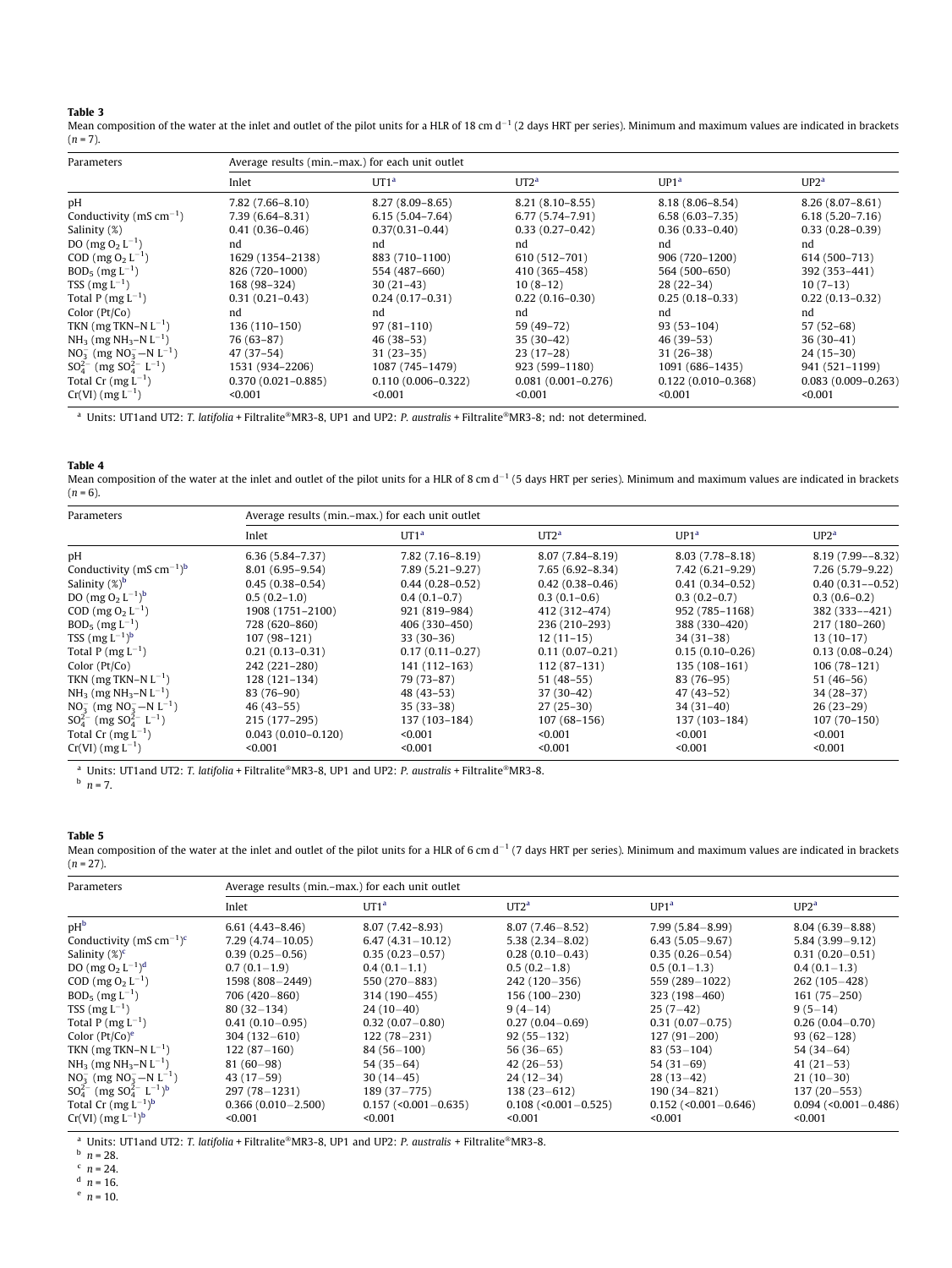#### <span id="page-5-0"></span>Table 6

Mean removal efficiency of each series (UT and UP) concerning different hydraulic retention times (2, 5 and 7 days). Minimum and maximum values are indicated in brackets.

| <b>HRT</b> <sup>b</sup><br>$7d^A$ |                 | $5d^B$      |                 |                  | 2d <sup>C</sup> |                 |                  |               |                 |
|-----------------------------------|-----------------|-------------|-----------------|------------------|-----------------|-----------------|------------------|---------------|-----------------|
| Parameters                        |                 | % Removal   |                 |                  | % Removal       |                 |                  | % Removal     |                 |
|                                   | Inlet           | $UT^a$      | UP <sup>a</sup> | Inlet            | $UT^a$          | UP <sup>a</sup> | Inlet            | $UT^a$        | UP <sup>a</sup> |
| $COD$ (mg $L^{-1}$ )              | 1598 (808-2449) | 84 (61-92)  | 83 (56-92)      | 1908 (1751-2100) | 78 (75-82)      | $80(77-83)$     | 1629 (1354-2138) | $62(60-67)$   | $62(57-67)$     |
| $BOD_5$ (mg $L^{-1}$ )            | 706 (420-860)   | 77 (57-85)  | 77 (56-88)      | 728 (620-860)    | $67(56-76)$     | $70(61-77)$     | 826 (720-1000)   | $50(44-56)$   | 52 (48-59)      |
| TSS $(mg L^{-1})$                 | $80(32-134)$    | 88 (75-96)  | $90(83-95)$     | $107(98-121)$    | 88 (85-90)      | $85(81-89)$     | 168 (98–324)     | $93(89-97)$   | $90(86-97)$     |
| Color (Pt/Co)                     | 304 (132-610)   | $60(38-90)$ | $60(39-88)$     | 242 (221-280)    | $54(51-61)$     | $56(46-65)$     | nd               | nd            | nd              |
| TKN-N $(mg L^{-1})$               | $122(87-160)$   | $53(39-65)$ | 55 (44-67)      | 128 (121-134)    | $60(56-63)$     | $60(54-66)$     | 136 (110-150)    | $57(51-61)$   | $58(53-62)$     |
| $NH_3-N$ (mg $L^{-1}$ )           | 81 (60-98)      | $48(36-61)$ | 49 (34-67)      | 83 (76-90)       | $56(51-67)$     | $58(51-69)$     | 76 (63-87)       | 54 (52-57)    | 53 (49-57)      |
| $SO_4^{2-}$ (mg L <sup>-1</sup> ) | 297 (78-1231)   | $56(19-81)$ | $56(23-80)$     | 215 (177-295)    | $51(38-65)$     | $50(36-63)$     | 1531 (934–2206)  | $37(22 - 53)$ | $37(19-52)$     |

Series: UT: T. latifolia + Filtralite®MR3-8, UP: P. australis + Filtralite®MR3-8.

HRT: Hydraulic Retention Time; nd: not determined.

 $^{\mathsf{A}}$  HLR per unit 6 cm d<sup>-1</sup>.

 $^{\rm B}$  HLR per unit 8 cm d<sup>-1</sup>.

<sup>C</sup> HLR per unit 18 cm d<sup>-1</sup>.



Fig. 3. COD at the inlet and outlet of the UP1 and UP2 units, during the time of operation, for the three HLRs applied. No loading occurred. Air temperature at the time of sampling collection is presented. Periods of Spring/Summer and Autumn/Winter are represented as S/S and A/W, respectively.

varying between 132 and 610 Pt/Co were  $58 \pm 4\%$  for UT and  $59 \pm 4\%$  for UP, reaching in some stages high removal levels - up to 90%. Each series presented a  $SO_4^{2-}$  removal efficiency of 52  $\pm$  2% (for an inlet varying between 78 and 2206 mg L<sup>-1</sup>), reaching removal levels of up to 81%. Phosphorus and chromium (total and hexavalent) were only detected at low concentrations at the inlet and outlet of the CWUs.

In [Table 7](#page-6-0) a brief summary of the performance of the systems in terms of organic matter, TSS, nitrogen and phosphorous removal is presented.

# 4. Discussion

In this study the performance, in terms of contaminant removal with special focus on organic loading, and plant development, of two series of CWs planted with T. latifolia and P. australis was evaluated.

#### 4.1. CWs plant development and analysis

P. australis was the plant that established most successfully in the CWUs, although T. latifolia also showed a good resistance to the alterations in the loadings applied to the systems. By the end of the run, after 928 days, at the inlet zone (A) of the CWUs, the number of shoots for T. latifolia units (UT1 and UT2) and P. australis (UP1 and UP2) was lower when compared to the that at other zones (B,C,D). This behavior has been reported already ([Calheiros](#page-8-0) [et al., 2008b; Shepherd et al., 2001\)](#page-8-0) and was attributed to the fact that at the inlet the organic loading was higher.

Phragmites is known to be the most frequently used plant worldwide in subsurface flow constructed wetlands ([Kadlec](#page-8-0) [et al., 2000\)](#page-8-0). [Calheiros et al. \(2008a\)](#page-8-0) carried out toxicity tests to assess the effect of tannery wastewater on Trifolium pratense, T. latifolia and P. australis, and higher germination levels were achieved for P. australis. Furthermore, this plant has a high poten-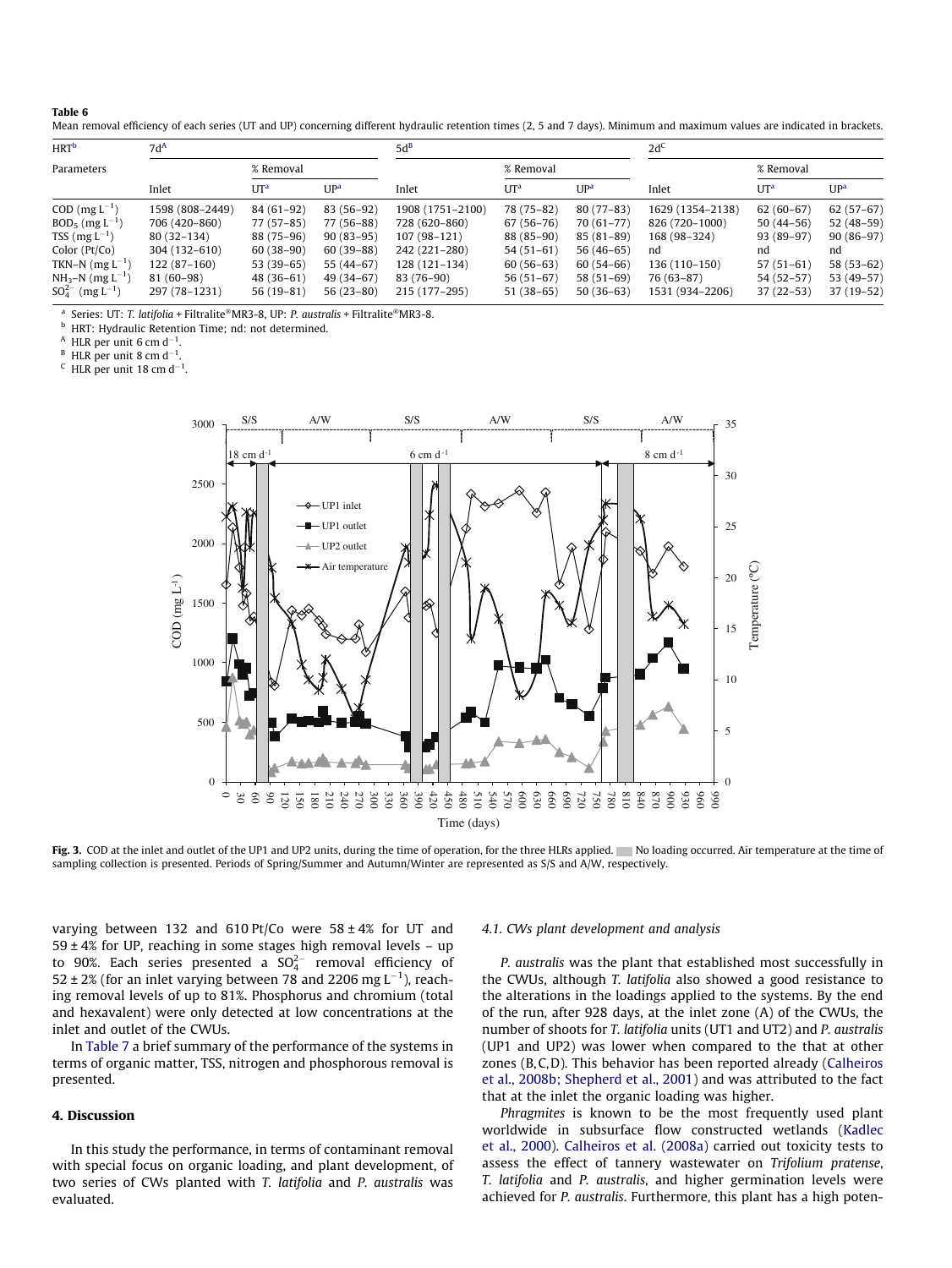<span id="page-6-0"></span>

Fig. 4. Removal of organics during system operation. (A) COD Mass loading vs. COD Mass removal, (B)  $BOD<sub>5</sub>$  Mass loading vs.  $BOD<sub>5</sub>$  Mass removal. The coefficients of the linear correlation are represented with  $p < 0.05$ .

tial to extract and accumulate chromium, characteristic that may be interesting to the tannery industry since this heavy metal poses a major environmental concern. [Calheiros et al. \(2007\)](#page-8-0) had previously reported on a successful establishment of P. australis and T. latifolia in CWs for tannery wastewater when compared to other plants, such as Iris pseudacorus, Canna indica and Stenotaphrum secundatum. [Kucuk et al. \(2003\)](#page-8-0) has also reported on the use of P. australis in a CW with subsurface flow for tannery wastewater treatment.

Plants did not visually show signs of phytotoxicity, however their height was lower than those of plants occurring in the environment of origin. This fact may be attributed to the complex composition and toxicological load of tannery wastewater, which has been shown to affect the development of different plant species ([Calheiros et al., 2008a](#page-8-0)). Nevertheless, the plants have survived different HLRs, and thus different organic loadings, and interruptions in the system feed for periods up to one month.

The chlorophyll content of P. australis in the second determination was in general higher than in the first one, which may explain the apparently higher resistance of this plant to the application of the wastewater. For T. latifolia the differences between the two sampling times were not so evident. Chlorophyll loss may be induced by several causes such as hostile environmental pressures of natural or anthropogenic origin ([Hendry et al., 1987\)](#page-8-0). Also, peroxidase activity may be related to water stress in plants ([Klar et al.,](#page-8-0) [2006](#page-8-0)). However, more studies would be required to assess the detoxification pathway of these plants and the wastewater toxicity on plant photosynthesis in order to infer about the stress responses.

# 4.2. Wastewater treatment performance in CWUs

[Calheiros et al. \(2007\)](#page-8-0) reported on the efficiency of CWs treating tannery wastewater subjected to HLRs of 3 and 6 cm  $d^{-1}$ ; in the present study a wider range of hydraulic conditions were used – HLRs of 6, 8, 18 cm  $d^{-1}$  to evaluate the tolerance capacity of these systems and, furthermore, units were arranged in series.

The pH, conductivity and salinity of the wastewater are in the range of what was reported in other studies ([Calheiros et al.,](#page-8-0) [2008b, 2007; Kucuk et al., 2003\)](#page-8-0). The DO measured at the inlet was low since the wastewater had a high organic content. These low levels were also measured in the substrate and at the wastewater outlet, with no considerable oscillation along the operation. This may occur because the systems are operating in subsurface flow mode and those conditions are generally considered as anoxic or anaerobic. The amount of DO in the inlet wastewater is considered to be only a negligible portion of the DO used in the bed and the outflow concentration provides little information about the processes occurring there [\(Vymazal and Kröpfelová, 2008](#page-8-0)).

The organic pollutant load, measured as COD and  $BOD<sub>5</sub>$ , of the wastewater treated in the present study, is very high. The production process is based on the conversion of wet blue into finish leather and according to [Daniels \(2001\)](#page-8-0) the resultant wastewater for this type of process is recognised as particularly difficult to be treated biologically. [Kucuk et al. \(2003\)](#page-8-0) reported that the highest COD removal (30%), in a subsurface flow CW, was obtained at a hydraulic retention time of 8 days for an inlet concentration of  $210$  mg  $L^{-1}$ ; in the present study the highest percentage removal was 92% for inlet levels varying between 808 and 2449 mg  $L^{-1}$ . To a higher extent [Aguilar et al. \(2008\),](#page-7-0) with a three-stage CW (405 m<sup>2</sup>) operating with a flow of 20 L min<sup>-1</sup>, managed to achieve removal efficiencies between 96 and 98% for COD (of a inlet 12,340–17,520 mg  $L^{-1}$ ) and 93 and 95% for BOD (of a inlet 675– 1320 mg  $L^{-1}$ ). Also, [Prabu and Udayasoorian \(2007\)](#page-8-0) investigated the pollutant removal in CWs treating pulp and paper mill effluent, in terms of BOD<sub>5</sub> (68–138 mg L<sup>-1</sup>), COD (988–1387 mg L<sup>-1</sup>) and total soluble solids (160–310 mg  $L^{-1}$ ), and high percentage removals were achieved for units planted with P. australis (77%, 62% and 77%, respectively), T. latifolia (74%, 55% and 72%, respectively) and C.

| Table 7                                              |  |  |
|------------------------------------------------------|--|--|
| Summary of treatment performance for different HRTs. |  |  |

| Parameter        | HRT(d)           | Concentration<br>$(mg L^{-1})$ |      | Removal (%) | Loading (kg ha <sup>-1</sup> d <sup>-1</sup> ) |              |  |
|------------------|------------------|--------------------------------|------|-------------|------------------------------------------------|--------------|--|
|                  |                  | In                             | Out  |             | In                                             | Mass removal |  |
| COD              | 7 <sup>a</sup>   | 1598                           | 252  | 83          | 479                                            | 404          |  |
|                  | $5^{\rm b}$      | 1908                           | 397  | 79          | 802                                            | 651          |  |
|                  | 2 <sup>c</sup>   | 1629                           | 612  | 62          | 1466                                           | 916          |  |
| BOD <sub>5</sub> | 7 <sup>a</sup>   | 706                            | 159  | 77          | 212                                            | 164          |  |
|                  | 5 <sup>b</sup>   | 728                            | 226  | 68          | 306                                            | 221          |  |
|                  | 2 <sup>c</sup>   | 826                            | 401  | 51          | 743                                            | 383          |  |
| <b>TSS</b>       | 7 <sup>a</sup>   | 80                             | 9    | 88          | 24                                             | 21           |  |
|                  | 5 <sup>b</sup>   | 107                            | 13   | 88          | 45                                             | 40           |  |
|                  | 2 <sup>c</sup>   | 168                            | 10   | 93          | 151                                            | 142          |  |
| TKN-N            | 7 <sup>a</sup>   | 122                            | 55   | 54          | 37                                             | 20           |  |
|                  | 5 <sup>b</sup>   | 128                            | 51   | 60          | 54                                             | 34           |  |
|                  | 2 <sup>c</sup>   | 136                            | 58   | 57          | 123                                            | 71           |  |
| $NH3-N$          | 7 <sup>a</sup>   | 81                             | 42   | 48          | 24                                             | 13           |  |
|                  | 5 <sup>b</sup>   | 83                             | 35   | 57          | 35                                             | 21           |  |
|                  | $2^{\mathsf{c}}$ | 76                             | 36   | 53          | 69                                             | 37           |  |
| TP               | 7 <sup>a</sup>   | 0.41                           | 0.27 | 38          | 0.09                                           | 0.04         |  |
|                  | 5 <sup>b</sup>   | 0.21                           | 0.12 | 43          | 0.13                                           | 0.05         |  |
|                  | 2 <sup>c</sup>   | 0.31                           | 0.22 | 27          | 0.28                                           | 0.08         |  |

 $^a$  HLR per unit 6 cm d-1.

 $^{\rm b}$  HLR per unit 8 cm d<sup>-1</sup> .  $\rm ^c$  HLR per unit 18 cm d<sup>-1</sup>.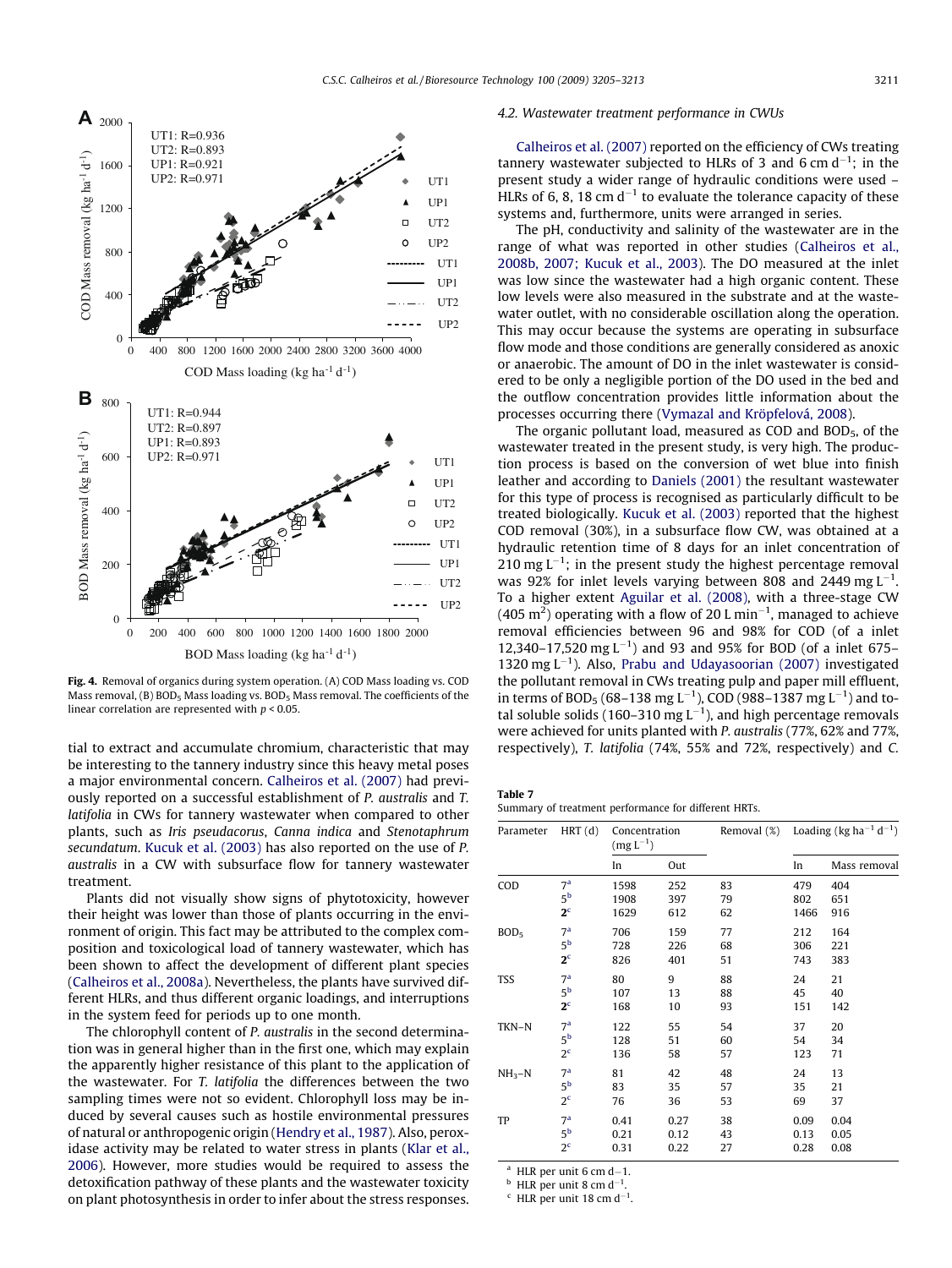<span id="page-7-0"></span>pangorei (64%, 49% and 67%, respectively). [Mantovi et al. \(2003\)](#page-8-0) reported removal efficiencies above 90% for COD (859–2312  ${\rm mg}\, {\rm L}^{-1})$ and BOD<sub>5</sub> (242–887 mg L $^{-1}$ ), although the wastewater to be treated by the CWs had originated from dairy parlor effluent and domestic sewage.

The organics removal in the CWUs was quite stable along seasons. Spearman's correlation analyses performed between the COD removal efficiency for each unit versus the air temperature and temperature below the substrate surface corroborated such a conclusion. However, climatic conditions may influence performance to different extents ([Kadlec et al., 2000\)](#page-8-0). According to the Köppen classification ([Kottek et al., 2006](#page-8-0)), the Portuguese climate in Minho region is classified as Csb, i.e., temperate climate with rainy winters and dry summers with mild temperatures.

The maximum pollutant removal rates for CWs are dependent on several design parameters, such as type of flow, substrate, hydraulic and organic loadings, and the toxicity of the wastewater. The organic loadings tested in this study are much higher than those suggested in the literature for other types of wastewaters (since no specific guidelines are detailed for tannery wastewater) – to attain a final BOD<sub>5</sub> of 10–30 mg L<sup>-1</sup> a loading rate of 67– 157 kg ha<sup>-1</sup> d<sup>-1</sup> is recommended in the EPA manuals (e.g. [USEPA,](#page-8-0) [2000\)](#page-8-0). [Vymazal \(2001\)](#page-8-0) presented a linear relationship between inflow and removed loadings (COD and  $BOD<sub>5</sub>$ ), as was also verified in the present study for higher mass loadings, indicating a good predictability of the amount that could be removed in horizontal subsurface flow CWs. [Shepherd et al. \(2001\)](#page-8-0) applied high-strength (up to 1640 kg COD ha $^{-1}$  d $^{-1}$ ) winery wastewater to a subsurface flow CW combined with an upflowing sand prefilter and removal rates of 98% were reported.

Typically, in a wetland treatment system, the removal efficiency concerning TSS is in the range of 80–90% [\(Kadlec et al., 2000\)](#page-8-0). The high suspended solid removal achieved in the present study can be attributed to the physical processes occurring in the wetland which involve sedimentation, filtration and adsorption [\(USEPA,](#page-8-0) [2000\)](#page-8-0). However, in general, for specific solids removal purposes, it is mandatory that the wastewater treatment comprises a proper primary system before CWs so that their functional integrity is assured and no clogging occurs.

Although CWs were capable of removing nitrogen and phosphorus, this happened to a lower extent than for organics (represented by COD and BOD<sub>5</sub>). These findings were in the range found by other authors ([Calheiros et al., 2008b, 2007; Mantovi et al., 2003](#page-8-0)) and to some extent are expected for this type of systems [\(Kadlec et al.,](#page-8-0) [2000\)](#page-8-0).

The operation of CWs in two stages is intended to improve the wastewater treatment performance. [Langergraber et al. \(2008\)](#page-8-0) reported that the elimination of BOD<sub>5</sub>, COD and  $NH_4-N$  by a twostage vertical flow CW  $(2 \text{ m}^2 \text{ per person equivalent})$  was twice compared to that by a single stage  $(4 \text{ m}^2 \text{ per person equivalent})$ when the former operated with the double organic load. [Daniels](#page-8-0) [\(2001\)](#page-8-0) also applied a multi-stage polishing plant for domestic effluent. [Mantovi et al. \(2003\)](#page-8-0) applied a series of two horizontal subsurface flow CWs with P. australis for dairy parlor wastewater treatment and the high pollutant removal allowed the discharge of effluents onto surface waters. Other combinations, such as an hybrid system with a three-stage horizontal flow (with I. pseudacorus) – vertical flow (with P. australis) - horizontal flow (with I. pseudacorus) CWs configuration, was found to be very effective for agricultural wastewater treatment, where COD  $(50.3 \pm 7.2 \text{ mg L}^{-1})$ , total N  $(35.1 \pm 6.5 \text{ mg L}^{-1})$  and total phosphorus  $(3.0 \pm 0.8 \text{ mg L}^{-1})$  had removal rates of 95.1%, 68.4% and 94.3%, respectively ([Seo et al., 2008\)](#page-8-0).

Based on our studies at lower hydraulic retention times, such as 2 days, the efficiency of, the CWs was not sufficient to attain high levels of organic matter removal. In the case of 7 day retention time, the performance of the systems allowed, in some cases, the wastewater discharge to be in compliance to the Portuguese law for tanneries (Portaria no. 512/92 de 22 de Junho), concerning the COD, BOD5, TSS, total chromium and pH parameters. We can assume that for high-strength wastewater derived from a complex sector, such as tannery, an organic loading of 212 kg BOD<sub>5</sub> ha<sup>-1</sup> d<sup>-1</sup> should not be exceeded if the BOD discharge limits for tannery industry are set as a goal [\(Table 7](#page-6-0)). Arrangement in two-stage units allows operational flexibility and cost savings. In case of unexpected events, such as wetland contamination due to pretreatment failure, the first unit can be isolated and the effluent may be redirected to the second unit, without stopping the wastewater treatment. Taking advantage of the gravity flow no pumps are required and, as seen in the present case, there is no need for using recirculation in the system. The application of a CW as a reliable wastewater treatment technology, in terms of economic and efficient sustainability, may be a viable choice in order to fulfill the discharge requirements. The data presented here support this remediation technology as suitable for complex wastewaters, contributing to the compliance of an integrated water management system.

### 5. Conclusions

Two series of two-stage horizontal subsurface flow CWs, operating under different organic loadings, were evaluated in terms of performance, establishment and adequacy to be applied to tannery wastewater treatment. The main conclusions of this investigation are summarized as follows.

- CWs can be subjected to higher organic and hydraulic loadings than those suggested in the literature, allowing for wastewater treatment under different scenarios of operation such as shock loadings and interruptions in feed, which is advantageous for industrial applications.
- The systems were able to deal with situations commonly found in industrial scenarios, such as fluctuations in the organic loadings and interruptions in the feed, without showing clogging symptoms.
- Units in two-stage alignment provided gains in terms of a higher extent of industrial wastewater treatment under long-term operation and in terms of the robustness of the system, with no requirements concerning wastewater recirculation.
- The two series were similar in performance and both plants were able to propagate and establish. However, for building systems at a greater scale, P. australis is considered very interesting since it showed high propagation through the CWs, avoiding jeopardizing the treatment success concerning plant establishment.

# Acknowledgements

The authors thank Dias Ruivo, Curtumes e Produtos Industriais, Lda for making possible the establishment of this project and to maxit - Argilas Expandidas, SA that kindly offered Filtralite®. Cristina S.C. Calheiros wishes to thank a research grant from Fundação para a Ciência e Tecnologia (FCT), Portugal (SFRH/BDE/15507/ 2004). This work was supported by the Project POCI/AMB/60126/ 2004.

#### References

- Aguilar, J.R.P., Cabriales, J.J.P., Vega, M.M., 2008. Identification and characterization of sulfur-oxidizing bacteria in an artificial wetland that treats wastewater from a tannery. Int. J. Phytoremediat. 10, 359–370.
- AOAC, 1995. Official Methods of Analysis, 16th ed. Association of Official Analytical Chemists Inc., Arlington, VA, USA.